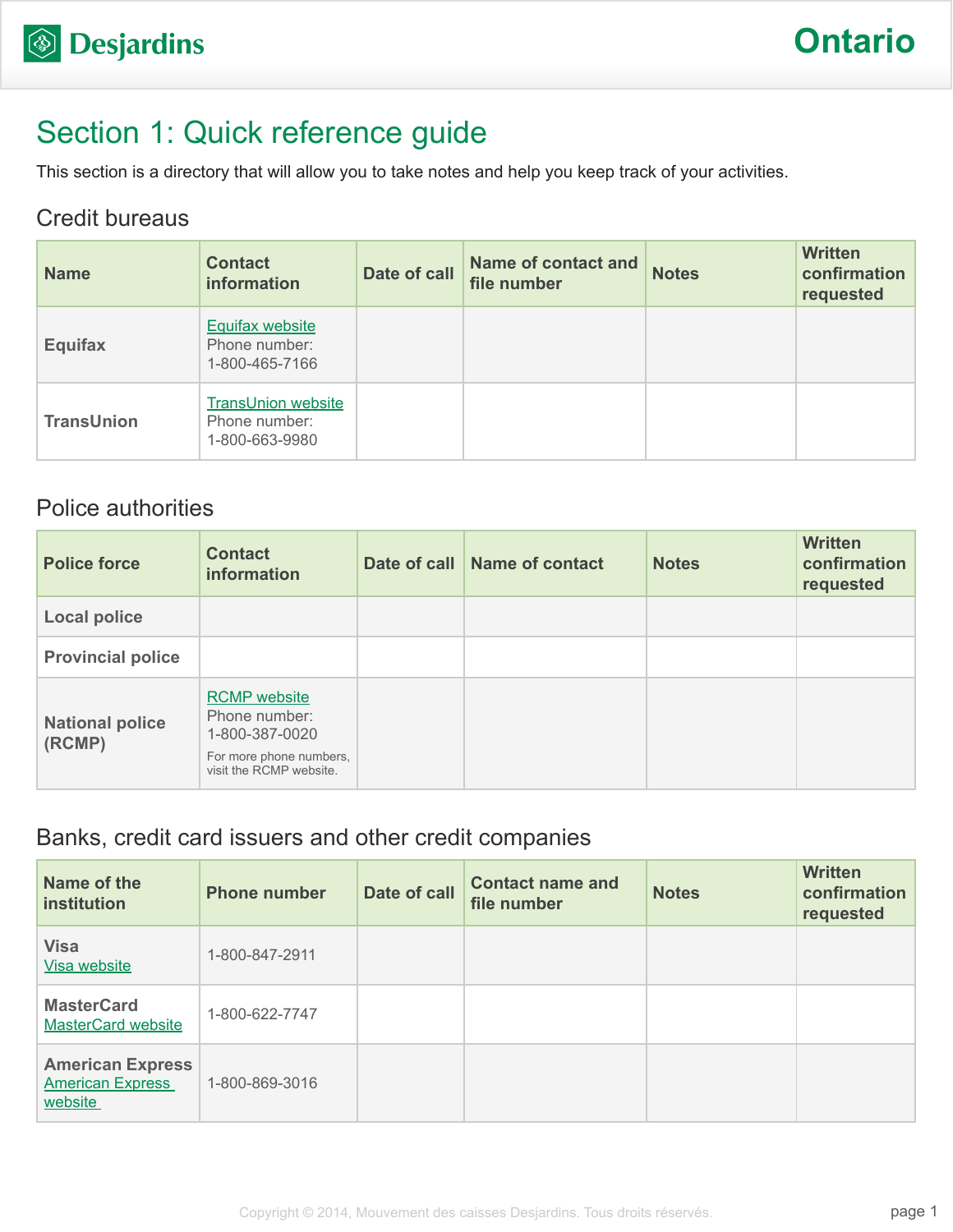

| Name of the<br><b>institution</b>                                                                                               | <b>Phone number</b> | Date of call | <b>Contact name and</b><br>file number | <b>Notes</b> | <b>Written</b><br>confirmation<br>requested |
|---------------------------------------------------------------------------------------------------------------------------------|---------------------|--------------|----------------------------------------|--------------|---------------------------------------------|
| <b>Canadian Bankers</b><br><b>Association -</b><br><b>List of banks</b><br>operating in<br>Canada<br><b>Association website</b> |                     |              |                                        |              |                                             |
| <b>Ombudsman for</b><br><b>Banking Services</b><br>and Investments<br>Ombudsman website                                         | 1-888-451-4519      |              |                                        |              |                                             |

### Other organizations that issue cards and licences

| Name of the<br>organization                                                                     | <b>Contact</b><br>information                                                                                                                         | Date of call | <b>Name of contact and</b><br>file number | <b>Notes</b> | <b>Written</b><br>confirmation<br>requested |
|-------------------------------------------------------------------------------------------------|-------------------------------------------------------------------------------------------------------------------------------------------------------|--------------|-------------------------------------------|--------------|---------------------------------------------|
| <b>Employment</b><br>and Social<br><b>Development</b><br>Canada<br>(social insurance<br>number) | <b>ESDC</b> website<br>Phone number:<br>1-800-622-6232                                                                                                |              |                                           |              |                                             |
| <b>Passport Canada</b>                                                                          | <b>Passport Canada</b><br>website<br>Phone number:<br>1-800-567-6868<br>Calls outside<br>Canada and the<br>U.S.: 819-997-8338                         |              |                                           |              |                                             |
| <b>International</b><br>driver's licences<br>(issued by CAA)                                    | <b>CAA</b> website<br>North and East<br>Ontario:<br>613-1890<br>Niagara:<br>905-357-0001<br><b>South Central:</b><br>1-800-268-3750<br>1-800-222-4357 |              |                                           |              |                                             |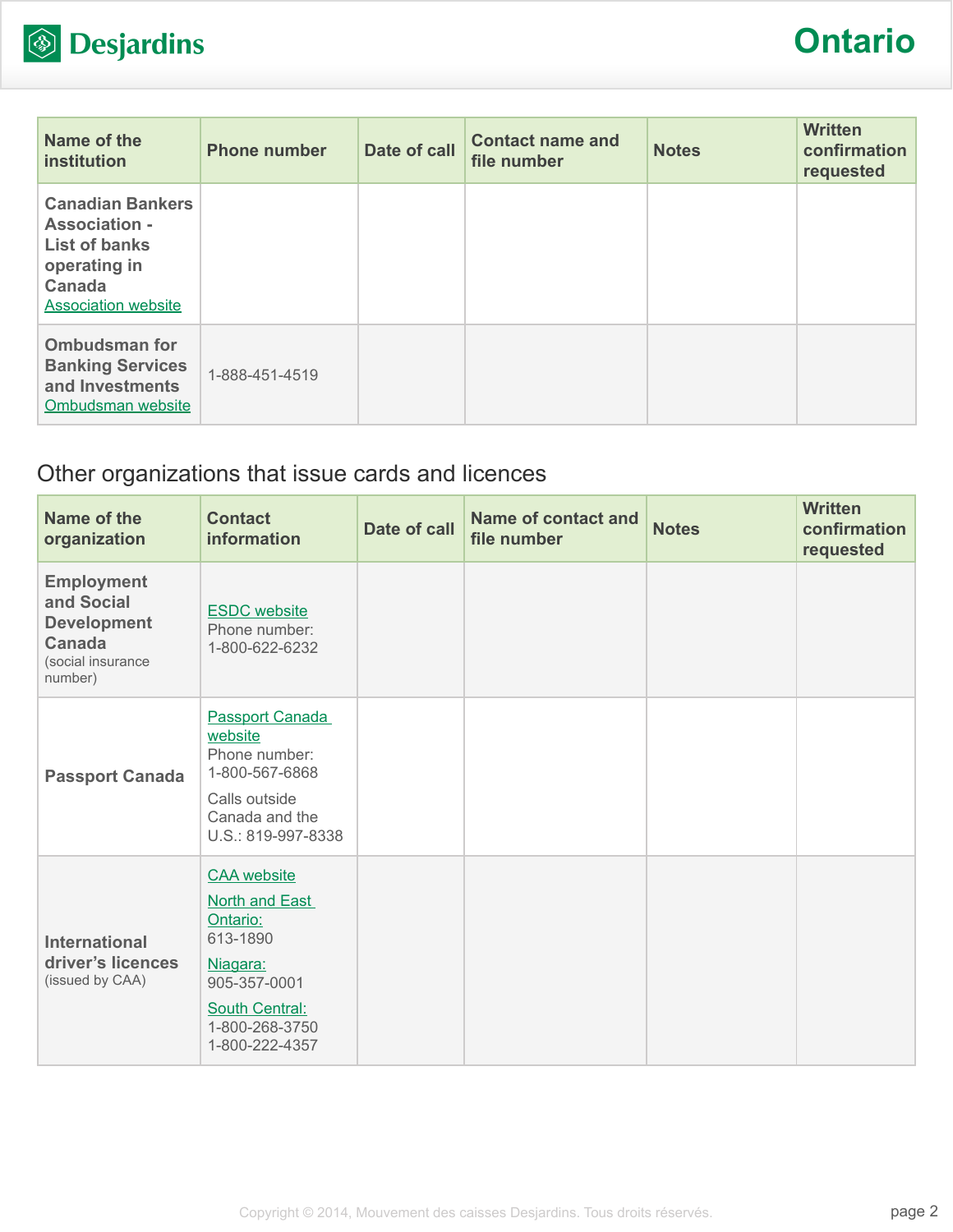

# **Ontario**

| Name of the<br>organization                                                                  | <b>Contact</b><br>information                                                                                                                    | <b>Date of call</b> | <b>Name of contact and</b><br>file number | <b>Notes</b> | <b>Written</b><br>confirmation<br>requested |
|----------------------------------------------------------------------------------------------|--------------------------------------------------------------------------------------------------------------------------------------------------|---------------------|-------------------------------------------|--------------|---------------------------------------------|
| Immigration<br>and Citizenship<br><b>Canada</b>                                              | Immigration and<br><b>Citizenship Canada</b><br>website<br>Phone number:<br>1-888-242-2100<br>For permanent<br>resident cards:<br>1-800-255-4541 |                     |                                           |              |                                             |
| <b>Employment</b><br>and Social<br><b>Development</b><br><b>Canada</b><br>(Old Age Security) | <b>ESDC</b> website<br>Phone number:<br>1-800-277-9915                                                                                           |                     |                                           |              |                                             |
| <b>Provincial health</b><br>card                                                             |                                                                                                                                                  |                     |                                           |              |                                             |
| <b>Hospital cards</b>                                                                        |                                                                                                                                                  |                     |                                           |              |                                             |
| <b>Other licensing</b><br>agencies                                                           |                                                                                                                                                  |                     |                                           |              |                                             |
| <b>Vital statistics,</b><br>birth, marriage<br>and death<br>certificates                     |                                                                                                                                                  |                     |                                           |              |                                             |
| <b>Membership</b><br>cards<br>(sports clubs,<br>gyms, professional<br>associations, etc.)    |                                                                                                                                                  |                     |                                           |              |                                             |

## Organizations that provide information and assistance

| Name of the<br>organization                  | <b>Contact</b><br><b>information</b>                                     | Date of call | Name of contact and<br>file number | <b>Notes</b> | <b>Written</b><br>confirmation<br>requested |
|----------------------------------------------|--------------------------------------------------------------------------|--------------|------------------------------------|--------------|---------------------------------------------|
| <b>Canadian Anti-</b><br><b>Fraud Centre</b> | Canadian Anti-Fraud<br>Centre website<br>Phone number:<br>1-888-495-8501 |              |                                    |              |                                             |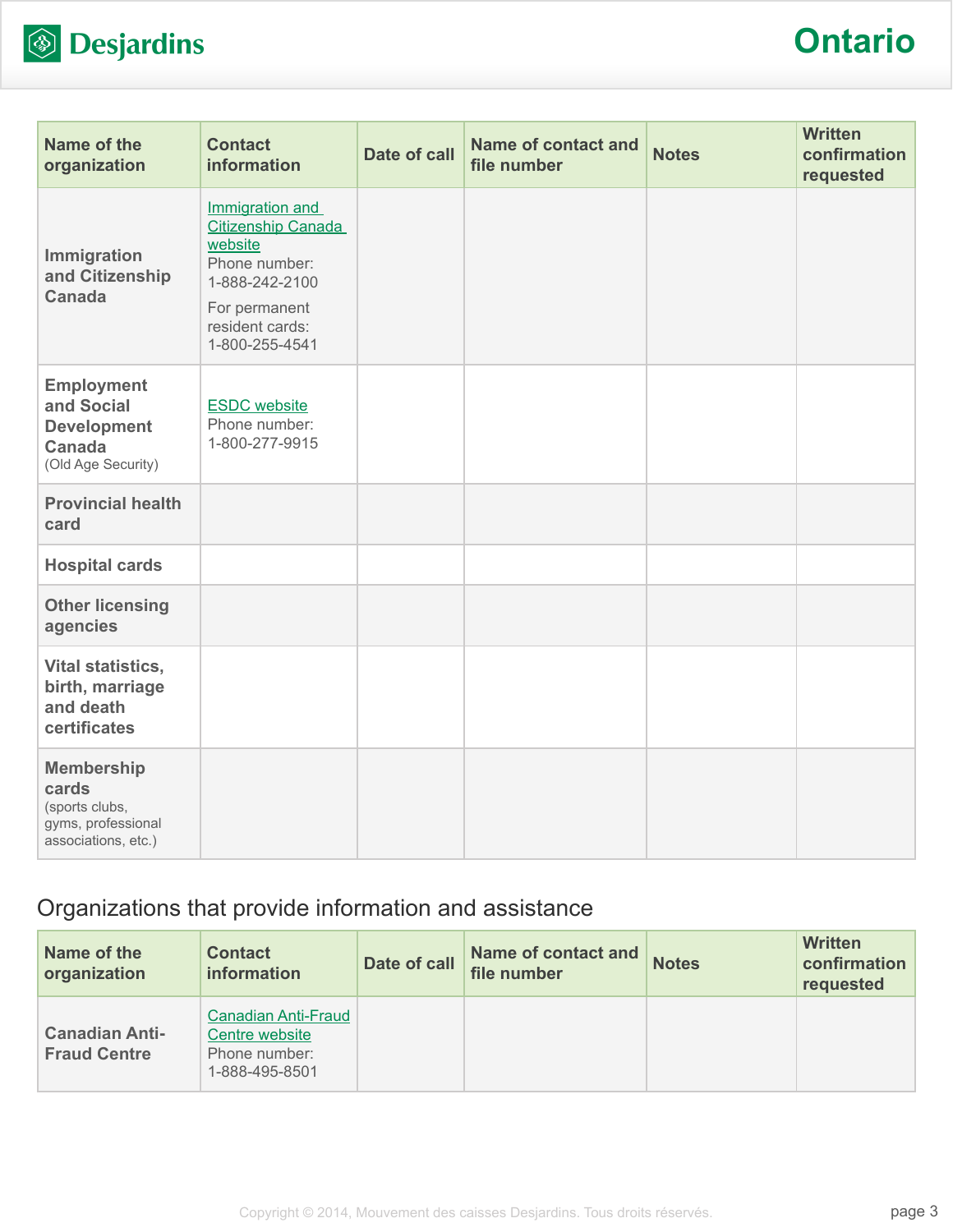

| Name of the<br>organization                                            | <b>Contact</b><br><b>information</b>                                                                                                                                                                                                               | Date of call | Name of contact and<br>file number | <b>Notes</b> | <b>Written</b><br>confirmation<br>requested |
|------------------------------------------------------------------------|----------------------------------------------------------------------------------------------------------------------------------------------------------------------------------------------------------------------------------------------------|--------------|------------------------------------|--------------|---------------------------------------------|
| <b>Competition</b><br><b>Bureau</b>                                    | <b>Competition Bureau</b><br>website<br>Phone number:<br>819-997-4282 or<br>1-800-348-5358                                                                                                                                                         |              |                                    |              |                                             |
| <b>Canadian</b><br><b>Council of Better</b><br><b>Business Bureaus</b> | <b>BBB</b> website<br>Phone number:<br>613-789-5151 or<br>416-644-4936<br>Mid-Western<br>and Central:<br>519-579-3080 or<br>1-800-459-8875<br><b>Eastern and</b><br><b>Northern Ontario</b><br>and Outaouais:<br>613-237-4856 or<br>1-877-859-8566 |              |                                    |              |                                             |
|                                                                        | Western:<br>519-258-7222                                                                                                                                                                                                                           |              |                                    |              |                                             |

# Section 2: Directory of organizations that can help you

List of organizations you should contact if you discover or suspect you are the victim of identity theft. It will help you keep track of your activities and take action to minimize damages and restore your identity.

### National resources

#### Credit bureaus

| Name of the<br>organization | Name of the organization                                  | <b>Description</b>                                                                                                                                                               |
|-----------------------------|-----------------------------------------------------------|----------------------------------------------------------------------------------------------------------------------------------------------------------------------------------|
| <b>Equifax</b>              | <b>Equifax website</b><br>Phone number: 1-800-465-7166    | To get a copy of your credit report, request corrections when<br>necessary and put a fraud alert on your file.<br>Please note that this alert will be valid for a 6 year period. |
| <b>TransUnion</b>           | <b>TransUnion website</b><br>Phone number: 1-800-663-9980 | To get a copy of your credit report, request corrections when<br>necessary and put a fraud alert on your file.<br>Please note that this alert will be valid for a 6 year period. |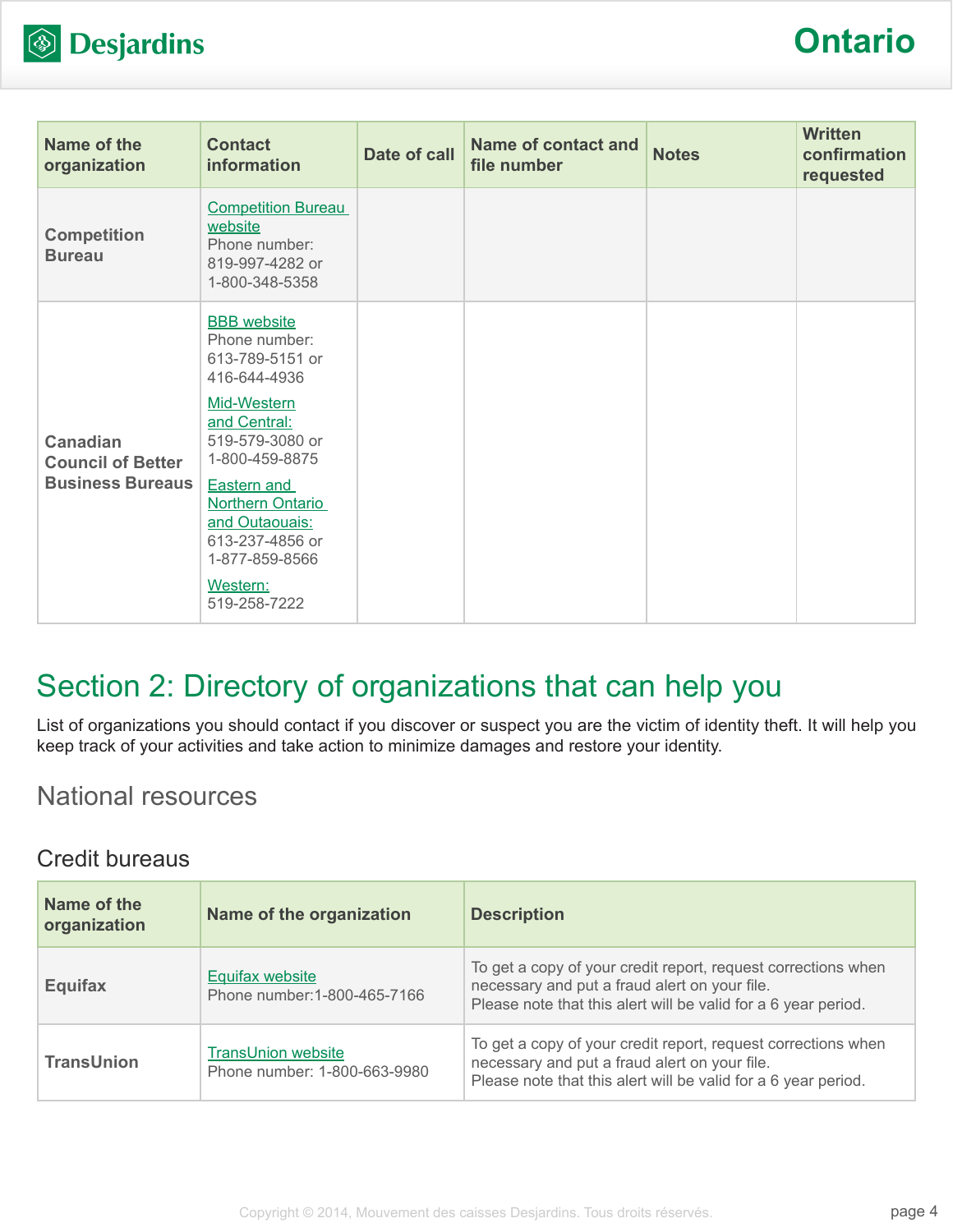

## Identity theft prevention organizations

| Name of the<br>organization                                            | <b>Contact information</b>                                                                                    | <b>Description</b>                                                           |
|------------------------------------------------------------------------|---------------------------------------------------------------------------------------------------------------|------------------------------------------------------------------------------|
| <b>Canadian Anti-</b><br><b>Fraud Centre</b>                           | <b>Canadian Anti-Fraud Centre</b><br>website<br>Phone number:<br>1-888-495-8501 or 1-705-495-8501             | To report telemarketing, Internet (email) or any type of financial<br>fraud. |
| <b>Canadian Health</b><br><b>Care Anti-Fraud</b><br><b>Association</b> | <b>CHCAFA</b> website<br>Phone number:<br>416-593-2633 or 1-866-962-4222                                      | To report health care fraud.                                                 |
| <b>RCMP's Scams</b><br>and Fraud section                               | <b>RCMP</b> website<br>Phone number: 1-800-387-0020<br>For more telephone numbers, visit the RCMP<br>website. | To report cases of fraud that did not occur online.                          |

### Government agencies

| Name of the<br>organization                                                           | <b>Contact information</b>                                                                                                        | <b>Description</b>                                                                                                                                                                                                                                   |
|---------------------------------------------------------------------------------------|-----------------------------------------------------------------------------------------------------------------------------------|------------------------------------------------------------------------------------------------------------------------------------------------------------------------------------------------------------------------------------------------------|
| <b>Employment</b><br>and Social<br><b>Development</b><br>Canada                       | <b>ESDC</b> website<br>Phone number: 1-800-622-6232                                                                               | To report that your social insurance number is being used<br>fraudulently and to request that it be destroyed and new one<br>issued.<br>Please note that if a new SIN is requested, you will be<br>responsible for 2 SINs for the rest of your life. |
| <b>Passport Canada</b>                                                                | <b>Passport Canada</b><br>Phone number: 1-800-567-6868<br>Calls outside Canada and the U.S.:<br>819-997-8338                      | To report that your passport is perhaps being used fraudulently<br>and to request a new one, where applicable.                                                                                                                                       |
| Immigration<br>and Citizenship<br>Canada                                              | Immigration and Citizenship<br>Canada website<br>Phone number: 1-888-242-2100<br>For a permanent resident card:<br>1-800-255-4541 | To report that your proof of citizenship or landed immigrant card<br>are perhaps being used fraudulently and to request that it be<br>destroyed and a new one issued, where applicable.                                                              |
| <b>Employment</b><br>and Social<br><b>Development</b><br>Canada<br>(Old Age Security) | <b>ESDC</b> website<br>Phone number: 1-800-277-9914                                                                               | To report that your identity is perhaps being used to receive<br>OAS cheques fraudulently.                                                                                                                                                           |
| <b>Canada Revenue</b><br><b>Agency</b>                                                | <b>Canada Revenue Agency website</b><br>Phone number: 1-800-267-6999 or<br>1-888-892-5667                                         | To check whether a charity is registered.                                                                                                                                                                                                            |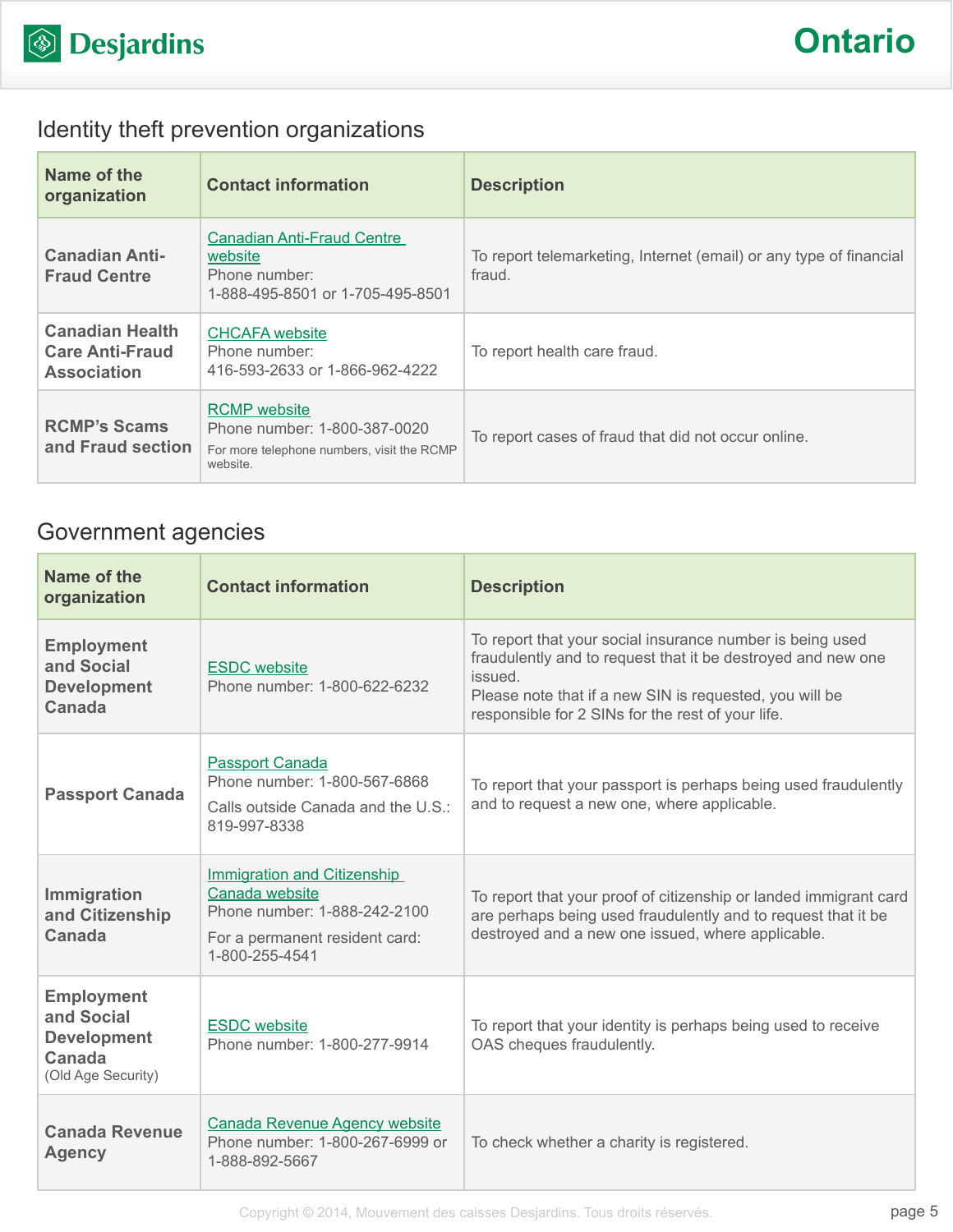

| Name of the<br>organization                    | <b>Contact information</b>                                             | <b>Description</b>           |
|------------------------------------------------|------------------------------------------------------------------------|------------------------------|
| <b>RCMP</b><br>(Canadian Firearms)<br>Program) | <b>RCMP</b> website<br>Phone number:<br>613-993-7267 or 1-800-731-4000 | To get a new firearm permit. |

## Other agencies

| Name of the organization                                                                                            | <b>Contact information</b>                                                                                                                                                                                                                                  |
|---------------------------------------------------------------------------------------------------------------------|-------------------------------------------------------------------------------------------------------------------------------------------------------------------------------------------------------------------------------------------------------------|
| <b>Office of the Privacy Commissioner of Canada</b>                                                                 | <b>Commissioner's website</b><br>Phone number: 613-947-1698 or 1-800-282-1376                                                                                                                                                                               |
| <b>Canadian Bankers Association</b><br>To consult the Canadian Code of Practice for Consumer Debit<br>Card Services | <b>Association website</b><br>Phone numbers:<br>Head office: 416-362-6092<br>Montreal: 514-840-8747<br>Ottawa: 613-234-4431                                                                                                                                 |
| <b>Consumer's Association of Canada</b>                                                                             | <b>Association website</b><br>Phone number: 613-238-2533                                                                                                                                                                                                    |
| <b>Canadian Council of Better Business Bureaus</b>                                                                  | <b>BBB</b> website<br>Phone number:<br>613-789-5151 or 416-644-4936<br>Mid-Western<br>and Central:<br>519-579-3080 or 1-800-459-8875<br><b>Eastern and Northern Ontario and Outaouais:</b><br>613-237-4856 or<br>1-877-859-8566<br>Western:<br>519-258-7222 |
| <b>Retail Council of Canada</b>                                                                                     | <b>RCC</b> website<br>Phone number: 1-888-373-8245<br>Ottawa:<br>613-656-7901<br>Toronto:<br>416-922-6678<br>Grocery Division - Primary: 1-888-373-8245                                                                                                     |
| <b>Credit Counselling Canada</b>                                                                                    | <b>Credit Counselling Canada website</b><br>Phone number: 1-888-527-8999<br><b>Ontario Credit Counselling website</b>                                                                                                                                       |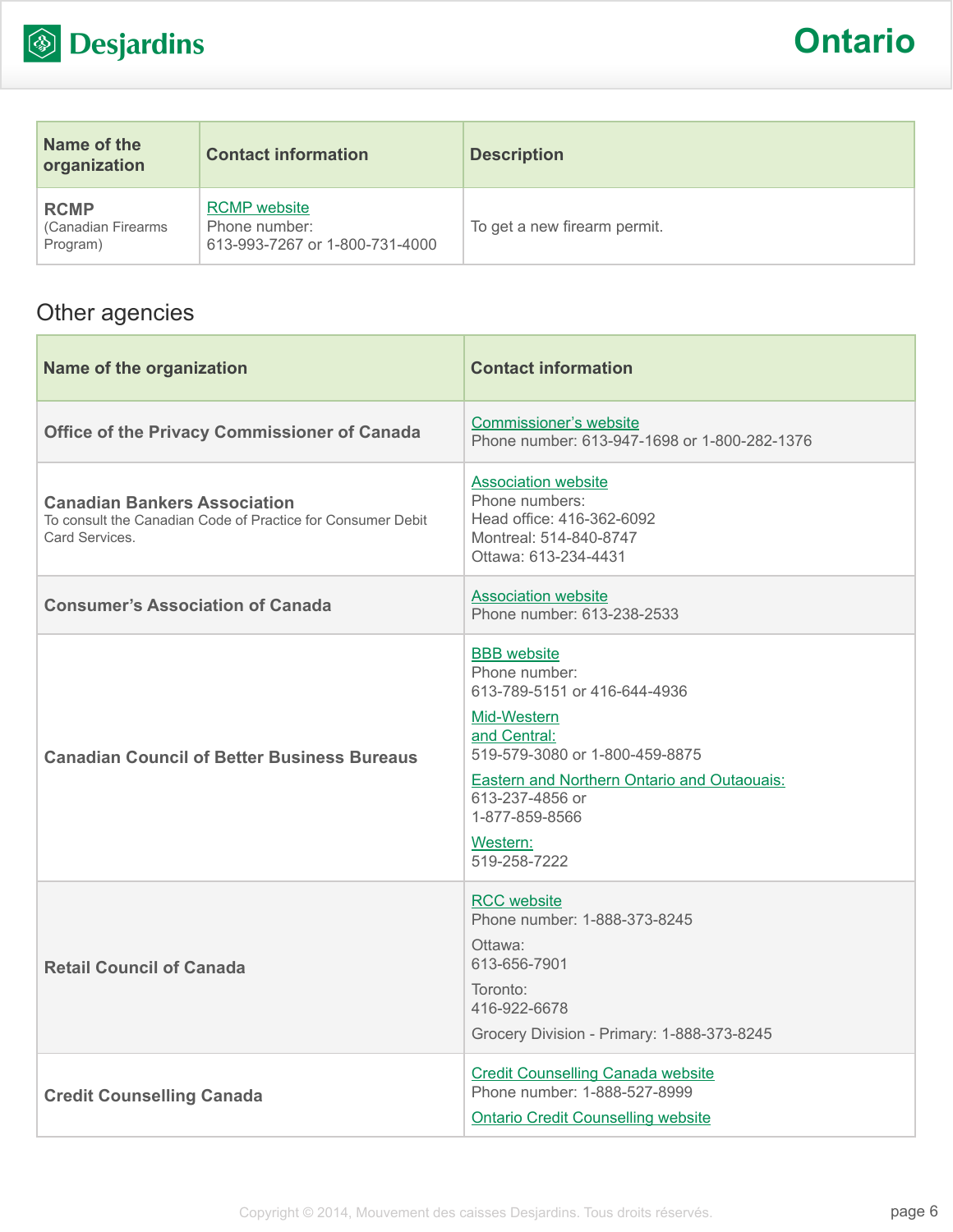

| Name of the organization               | <b>Contact information</b>                                      |
|----------------------------------------|-----------------------------------------------------------------|
| <b>Public Interest Advocacy Centre</b> | <b>PIAC</b> website<br>Phone number: 613-562-4002               |
| <b>Interac Association</b>             | Interac website<br>Phone number: 416-632-8550 or 1-855-789-2979 |
| <b>Consumer Measures Committee</b>     | Committee website<br>Fax number: 613-952-6927                   |

## Provincial resources

| Name of the<br>organization                                                             | <b>Contact information</b>                                                | <b>Description</b>                    |
|-----------------------------------------------------------------------------------------|---------------------------------------------------------------------------|---------------------------------------|
| <b>ServiceOntario</b>                                                                   | ServiceOntario website<br>Phone number:<br>416-326-1234 or 1-800-267-8097 | Driver's licence and registration     |
| <b>ServiceOntario</b>                                                                   | ServiceOntario website<br>Phone number:<br>416-326-1234 or 1-800-267-8097 | Health and health insurance card      |
| <b>ServiceOntario</b>                                                                   | ServiceOntario website<br>Phone number:<br>416-326-1234 or 1-800-267-8097 | Birth, marriage and death certificate |
| <b>Liquor Control</b><br><b>Board of Ontario</b><br>(LCBO) - AGCO<br><b>Head Office</b> | <b>LCBO</b> website<br>Phone number:<br>416-365-5900 or 1-800-668-5226    | LCBO BYID card                        |